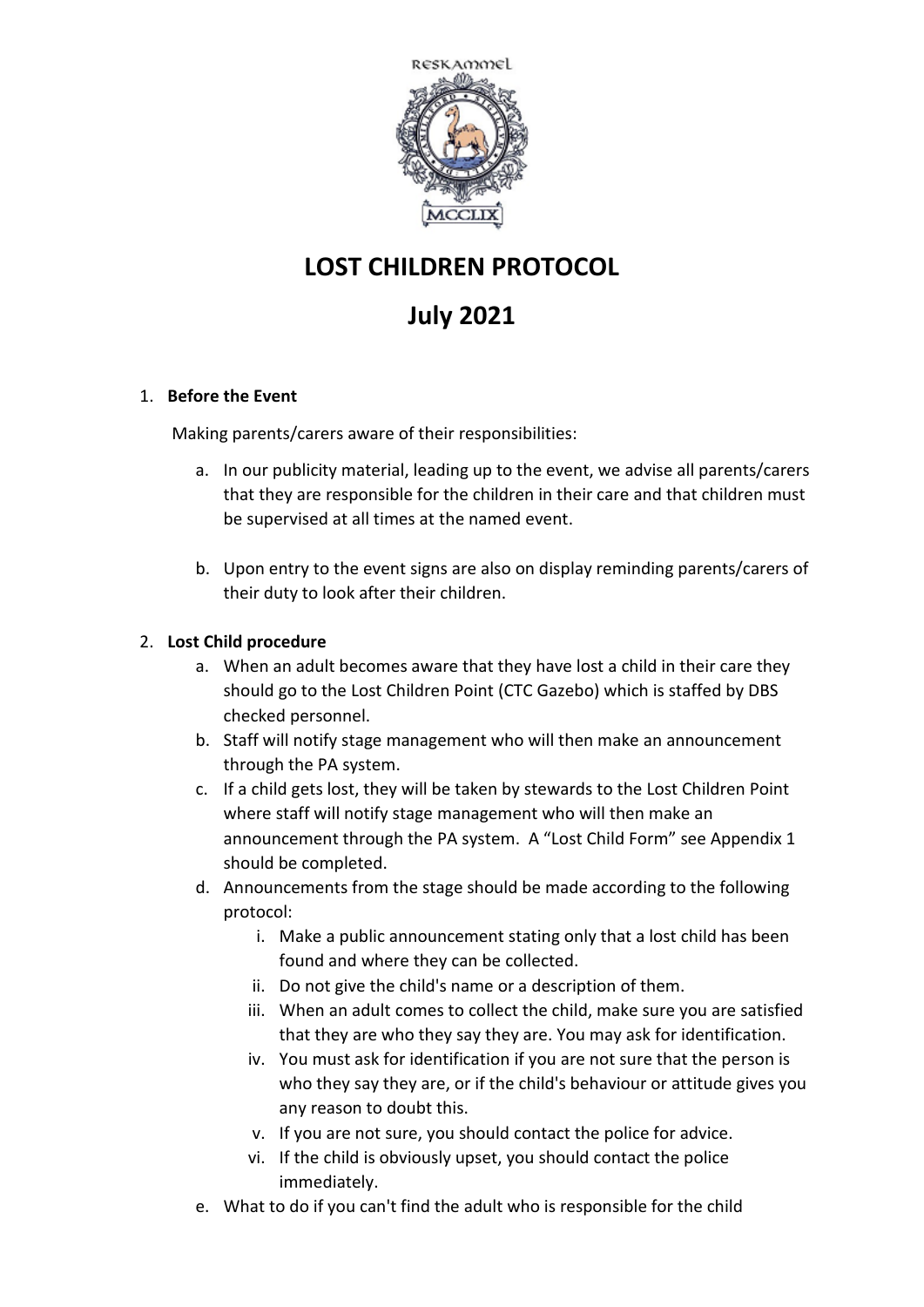- i. If the responsible adult fails to appear within 15 minutes of the first announcement you should contact the police immediately.
- f. Protocol for managing the situation of finding a drunk adult in charge of a minor or a vulnerable young adult at a CTC event.
	- i. In the event of finding a drunk adult in charge of a child or a vulnerable young adult, the following steps should be taken:
		- Those concerned about the welfare and safety of a child found in the care of a drunk adult should assess, without intervention, whether there are other family members available to look after the child.
		- The Safeguarding Coordinator for the event should be made aware. They will assess whether an intervention is necessary and if so whether the police should be called.
		- An intervention should not be attempted without the presence of the police who are trained to handle confrontational situations.
		- If an intervention is necessary the child should be taken to the First Aid Lost Child tent where they will be safe and looked after by DBS checked staff.
		- If possible other members of the child's family should be contacted and requested to collect the child to look after them.
		- In extreme circumstances including those in which no family member is available to look after the child, it may be necessary to contact the Social Services out of hours emergency duty team and their number is 01208 251300**.** This protocol is specifically aimed at the protection of children and vulnerable young adults from harm and deals with scenarios specific to them. Other relevant policies are the Health and Safety & Risk Management Policy, Guidance on Safeguarding Children at Events, Safeguarding Policy, and our Fire Risk Assessment which are aimed at keeping all people safe who attend CTC events.